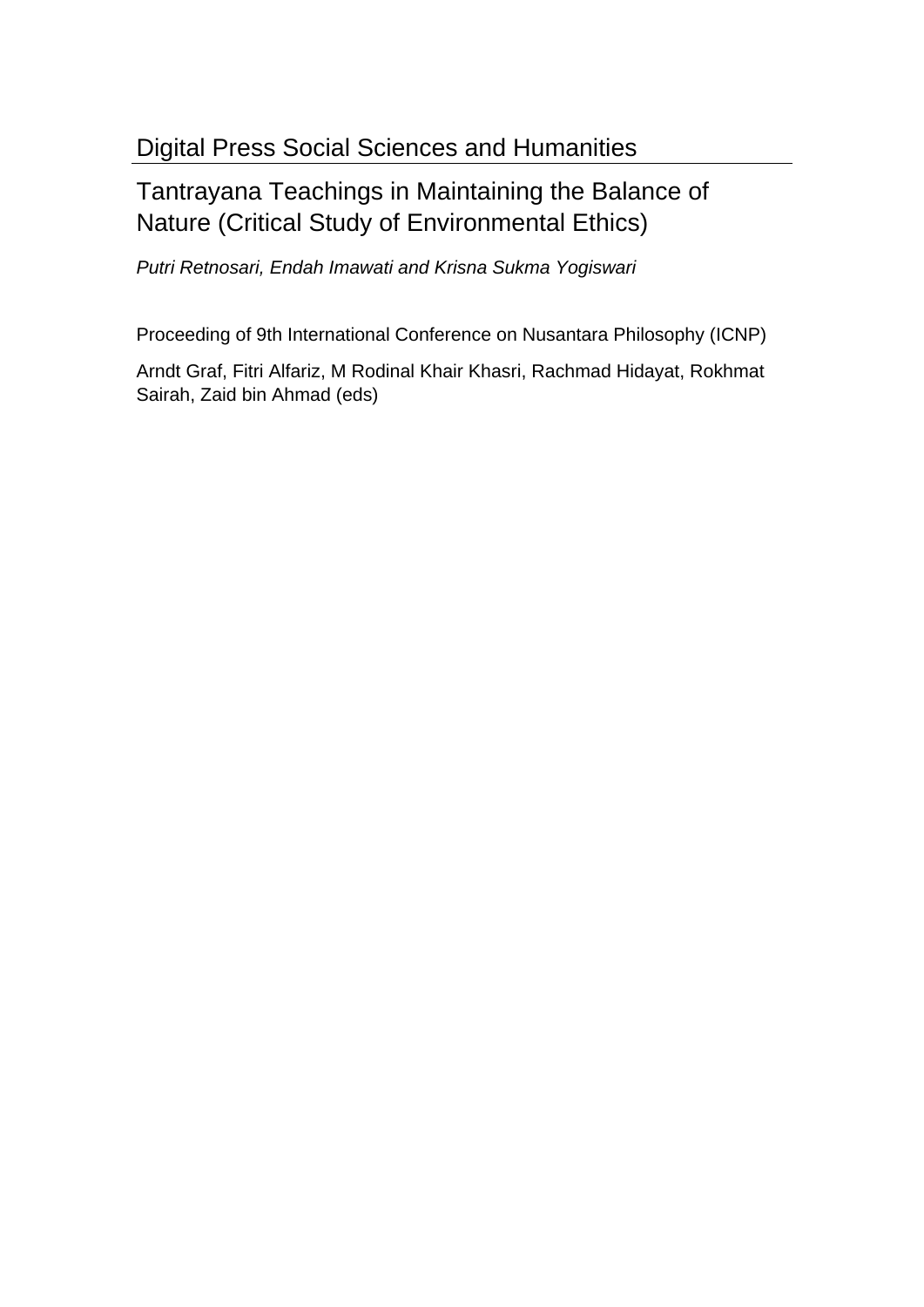## *Tantrayana* **Teachings in Maintaining the Balance of Nature (Critical Study of Environmental Ethics)**

#### **Putri Retnosari1\* , Endah Imawati1, Krisna Sukma Yogiswari<sup>2</sup>**

1 Indonesian language and literature education, IKIP Widya Darma, Surabaya, Indonesia 2 Faculty of Philosophy, Sekolah Tinggi Agama Hindu Negeri, Bali, Indonesia

\*e-mail: putriretno92@gmail.com

#### **Abstract**

The background of this research is the understanding of *Tantrayana* as a madzhab spread across Java, Sumatra and Bali. Although the origin of *Tantrayana* is from India, this teaching is very strong in Bali and has also succeeded in contributing to the care and preservation of nature. In addition, the environmental problems in Indonesia never end, the teachings of *Tantrayana* can offer solutions in environmental care. *Tantrayana* succeeded in making humans obedient and obedient to Together loving nature and the environment. This research offers a critical study of environmental ethics implemented in *Tantrayana* teachings. This study aims to analyze the form of *Tantrayana* teachings, describe the forms of environmental ethics contained in *Tantrayana* teachings and the application of environmental ethics based on *Tantrayana* teachings in the village of Tapak Siring, Gianyar Bali. The method used in this research is descriptive qualitative method using data triangulation technique. The results that have been achieved include the arrangement of the *Tantrayana* rituals that are still being practiced by the Balinese people, the understanding of the teachings of *Tantrayana* which teaches people to love and preserve nature, and the *Tantrayana* ceremonies that are still being implemented in Bali. Based on the results of the research that has been done, this research is able to show the concept of *Tantrayana* teachings that are still applied in Tapak Siring Bali and make the surrounding community highly appreciate the universe. This research also offers the development of further research in order to explore the side of *Tantrayana* in other areas in Indonesia, because *Tantrayana* is not only in Bali but also in Java and Sumatra. The other side of *Tantrayana* is very interesting to discuss and study further because the perspective of *Tantrayana* is still blurry and negative because of the difficult literary language to understand.

#### **Keywords**

*Tantrayana*, environmental ethics, Bali, education, natural.

### **1 Introduction**

Environmental damage is one of the problems faced by Indonesia from year to year. Floods, air pollution, landslides and so on are the impact of human awareness of environmental concerns. For this reason, it is necessary to take strategic and sustainable steps in order to prevent the occurrence of natural damage that is getting worse. Natural damage as a form of natural disaster that should be wary of. One of the strategic and sustainable steps in question is education. Education is the most appropriate vehicle for the internalization and transformation of beliefs, values, knowledge and skills (Azhar et al., 2016).

The most ideal education can be found through culture. In ancient times, the King gave education to the people through advice and fiber, which was then referred to as teachings. One of the cultures in Indonesia that is still closely related to the teachings of kindness towards nature, is the teaching of Tantrayana. The relationship between theory and practice is found in the teachings of Tantrayana, especially the understanding of the concept of the environment. As stated by Fic (Budi Utama et al., 2019) that Tantrayana teachings are believed to be able to bring balance to nature by relying on knowledge and application in Tantrayana ceremonies. This is due to the source of cosmic energy from the Creator which is beneficial for worldly development.

Observing the environmental problems that never end, it is necessary to strengthen the insight and knowledge of the community. Environmental ethics offers a harmonious relationship between humans and

[© The Author\(s\), published by the UGM Digital Press](https://creativecommons.org/licenses/by/4.0/) [This work is licensed under the Creative Commons Attribution 4.0 International License](https://creativecommons.org/licenses/by/4.0/)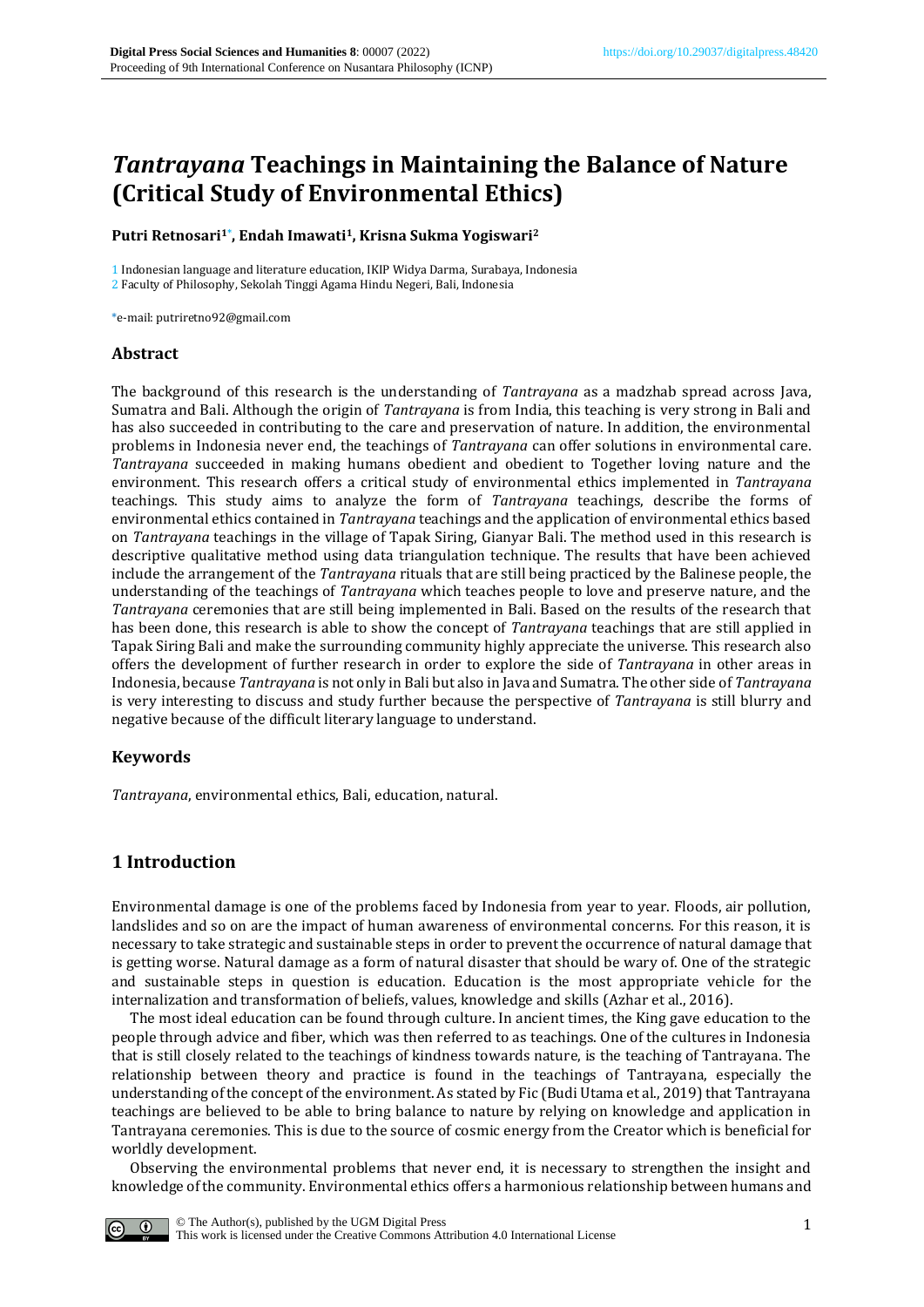the environment. Insight of environmental ethics as a solution so that people are more concerned about the surrounding environment. Environmental ethics is related to good living habits and the ideal way of life for a person or society. When a good lifestyle is well organized it will become a living habit that can be passed down from one generation to another. Life habits are then standardized in the form of norms that are disseminated, known, understood and taught orally.

Ethics gives instructions, orientations, directions on how to live well as a human being (Adi, 2020). The indication of goodness is based on the universal goodness that is the reference for a place. The values contained in kindness include manners, manners, which are then referred to as etiquette. Meanwhile, the orientation and purpose of goodness leads to human attitudes and behaviors that do not harm many people and bring peace to those around them. In Tantrayana teachings, the outline that is seen from the community's view is something that has a negative nuance, because in Tantrayana teachings it contains teachings on drinking alcohol, eating something that is considered taboo, to the issue of sex. In fact, there are many meanings that are unclear, which are still closed because the Tantra text is written using fiber text. Therefore, this study aims to analyze the form of Tantrayana teachings, describe the forms of environmental ethics contained in Tantrayana teachings and the application of environmental ethics based on Tantrayana teachings in Tapak Siring village, Gianyar Bali.

## **2 Methods**

An ethnographic approach was used in this study. In the study of Tantrayana teachings in maintaining the balance of nature, the aspects reviewed include aspects of language, knowledge, education and religious values. Social organization is also a priority in this study. Because, social organization is needed to get authentic data about the teachings of Tantrayana. Furthermore, this type of research is qualitative research.

Determination of informants through enculturation, direct involvement and the atmosphere of the research location. Encultation is taken through the local community, this research involves the Tapak Siring Gianyar Bali community because they live in the Tantrayana Tradition environment. Second, the direct involvement of researchers is expected to obtain data naturally. The three cultural atmospheres are the main basis because of cultural differences with researchers so that data can be taken objectively.

In data collection, the appropriate technique used in this research includes recording, shooting, careful observation, recording, in-depth interviews. The stages of data collection related to the teachings of tantrayana in maintaining the balance of nature include:

- 1) **Recording**. The recording technique is done intentionally and naturally in order to get comprehensive data.
- 2) **Observation and Recording**. Researchers used observation and recording techniques to organize and classify data. Observations started from observing various kinds of events and surrounding conditions related to environmental care by the local community, especially Tapak Siring Village.
- 3) **In-depth interview**. The closed nature of Tantrayana teachings requires intense discussion with experts, practitioners and traditional practitioners.

This study uses a descriptive method to determine the concept of Environmental Ethics in the Tantrayana school. The data that has been collected is then compiled, analyzed and interpreted. The analysis of tantrayana teachings begins by describing the concept of Tantrayana in Bali, the views of the Tantrayana community regarding good and bad judgments, and the ethical concepts contained in the teachings of Tantrayana.

Data validity techniques are carried out in order to obtain accurate results. The truth and trustworthiness of research results can be proven through data validity techniques. The accuracy is through the triangulation stage, peer debriefing and member check audit trial (Sudikan, 2001:169)**.** There are four steps to triangulation, namely: (1) Triangulation of data sources: the researcher looks for many informants. In this study, it was found that accurate informants included village heads, customary heads, traditional persons in charge, village elders. They are all involved in the teachings of Tantrayana. The researcher asked all the necessary questions related to the teachings of Tantrayana for the goodness of nature; (2) Triangulation of data collection. During data collection, supporting informants were found, such as local residents; (3) Triangulation of the data collection method in charge of strengthening the data is carried out by looking for informants who master the teachings of Tantrayana; (4) Theoretical triangulation is carried out by examining environmental ethics in the Tantrayana circle of understanding. Researchers use environmental ethics studies which include deontological, teleological and utilitarian ethics.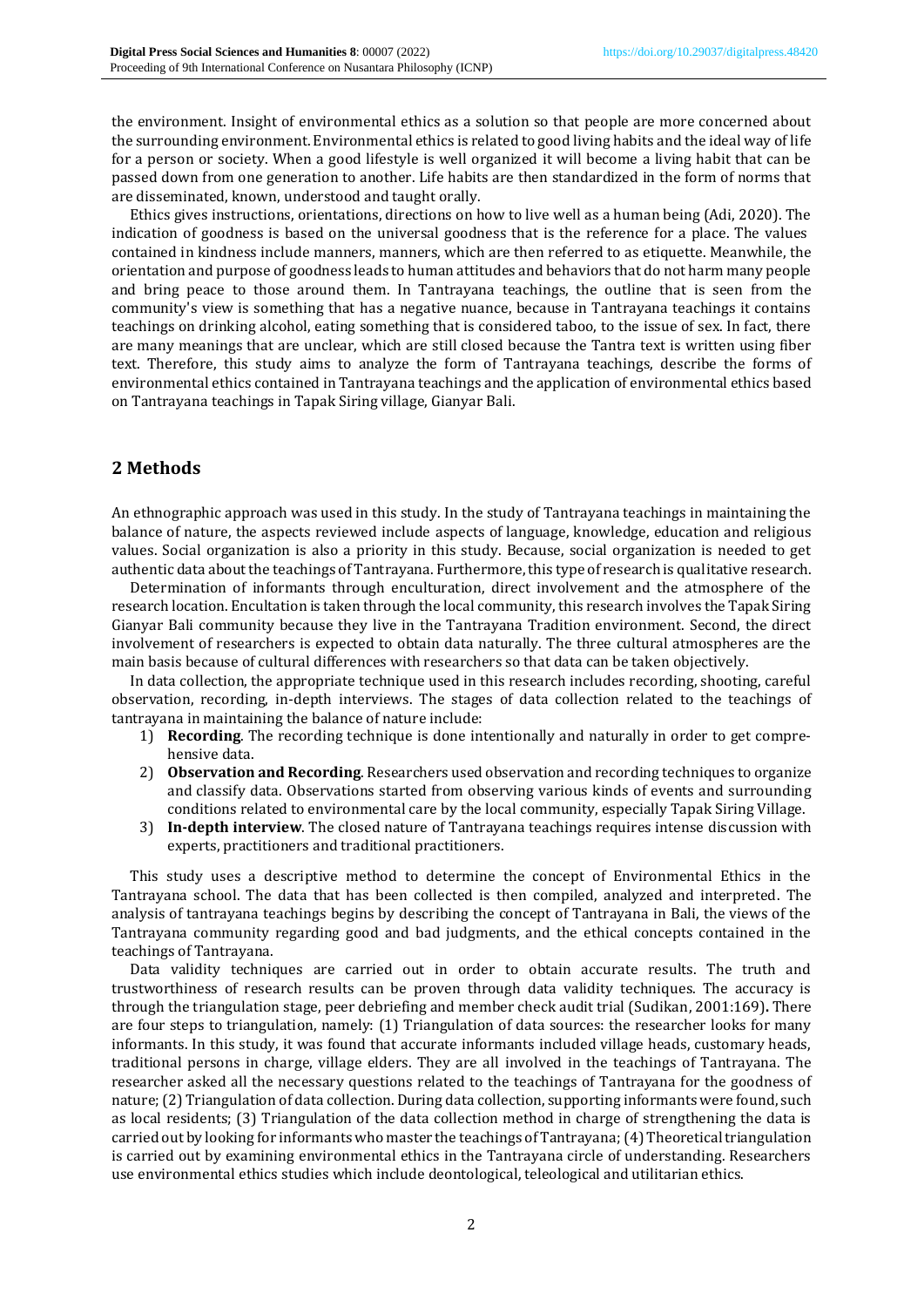## **3 Results and Discussion**

#### **3.1 Forms of Tantrayana**

Tantrayana is one of the schools of Hinduism and Buddhism (Shiva Tantra and Buddhist Tantra), so Tantrayana really has an impact on Bali. The teachings of Tantrayana have a significant influence, such as temples as places of worship as a worship of Durga, worship of Sakti and Gods. However, a negative stigma appears in the teachings of Tantrayana because it contains excessive things. There are several factors that make Tantrayana have a negative stigma, including Tantra texts that are written in a language that is difficult for the public to understand, the second text is difficult to understand because it contains mystical mantras which are interpreted by interested people, and third, the emergence of leftist tantra which carries out immoral practices.

In general, Tantrayana is known as the Panca Ma teachings, which include (1) Matsya which means eating fish; (2) Madya, which means drinking liquor; (3) Mamsa, which is defined as eating meat; (4) Mudra, meaning to perform certain movements; (5) Maituna, meaning sex as a medium of worship. The goal is to gain strength, power, and supernatural power (knowledge) from Dewi Parwati as Sakti Shiva (Surasmi, 2007). There are five main teachings (Pancatattva) in Tantrayana teachings. Through the basic teachings of Pancattva one can know the fate of a newborn baby. Only certain people could read the fate of babies from bloodlines. That person is the person who has practiced the five basic teachings of Pancatattva. In addition, the teachings of Pancattva in tantrayana also contain about the creation and destruction of the universe.

"Tantra is based on the theory of talking about the rule of the five principals, the creation and destruction of the universe, the worship of gods, the wisdom of the supreme power, and union with the supreme being. On the bad side, tantra is almost entirely influenced by the occult and mystical, but its goals are very many, which include science, religion, medicine, things about one's fate, paying attention to all human relationships with their destiny (Suryani, 1992:48) ".

Balinese people believe in the preservation of nature that is beneficial for prosperity, happiness and health. These natural preservation factors include the microcosm (buana alit), the macrocosm (buana agung) and God Almighty (Sang Hyang Widi Wasa) (Suryani, 1996:25). These three factors are referred to by the Balinese as the concept of tri hita karana in everyday life. Therefore, in Bali there are many places that contain small temples. The goal is to provide space for anyone to pray wherever they are. This means that everyone can ask the power for guidance from a threatening natural disaster. The form of this temple is then discussed more specifically in Tantrayana Cosmology, because in Tantrayana teachings the center of balance is in the temple (Surasmi, 2007:17).

In line with this, the temple as a place of worship is a symbol of human existence so that they always prepare space for God in their bodies. The belief of the Balinese people always provides a place of worship for anyone and anywhere, so that statues can be found anywhere. Arca is a universe that stores space and time for humans. Based on the teachings of Tantrayana, statues are symbols of communication with God. So, if there is a religion that involves statues in communicating with God, it is called a tantric religion (Jensen, 2016:17).

#### **3.2 Environmental Ethics in the Perspective of the Tantrayana**

Historically, ethics as a philosophical effort was born from the collapse of the moral order in the Greek cultural environment 2500 years ago because the old views about good and bad were no longer believed, philosophers questioned the basic norms for human behavior. Ethics is seen as a means of orientation for human efforts to answer a very fundamental question, namely: "how should I live and act?" The answer to this question can actually be obtained from the human environment, namely fathers, mothers, teachers, customs, religions, and various ideologies. But what if the parties give different answers? Who to follow? Ethics acts as a science that provides an understanding of why or on what basis humans must live according to certain norms, or how we can take a responsible attitude when faced with various moral teachings. In his book Basic Ethics, the Main Problems of Moral Philosophy, according to Frans Magnis Suseno (Magnis-Suseno, 1984) ethics as a science that seeks orientation.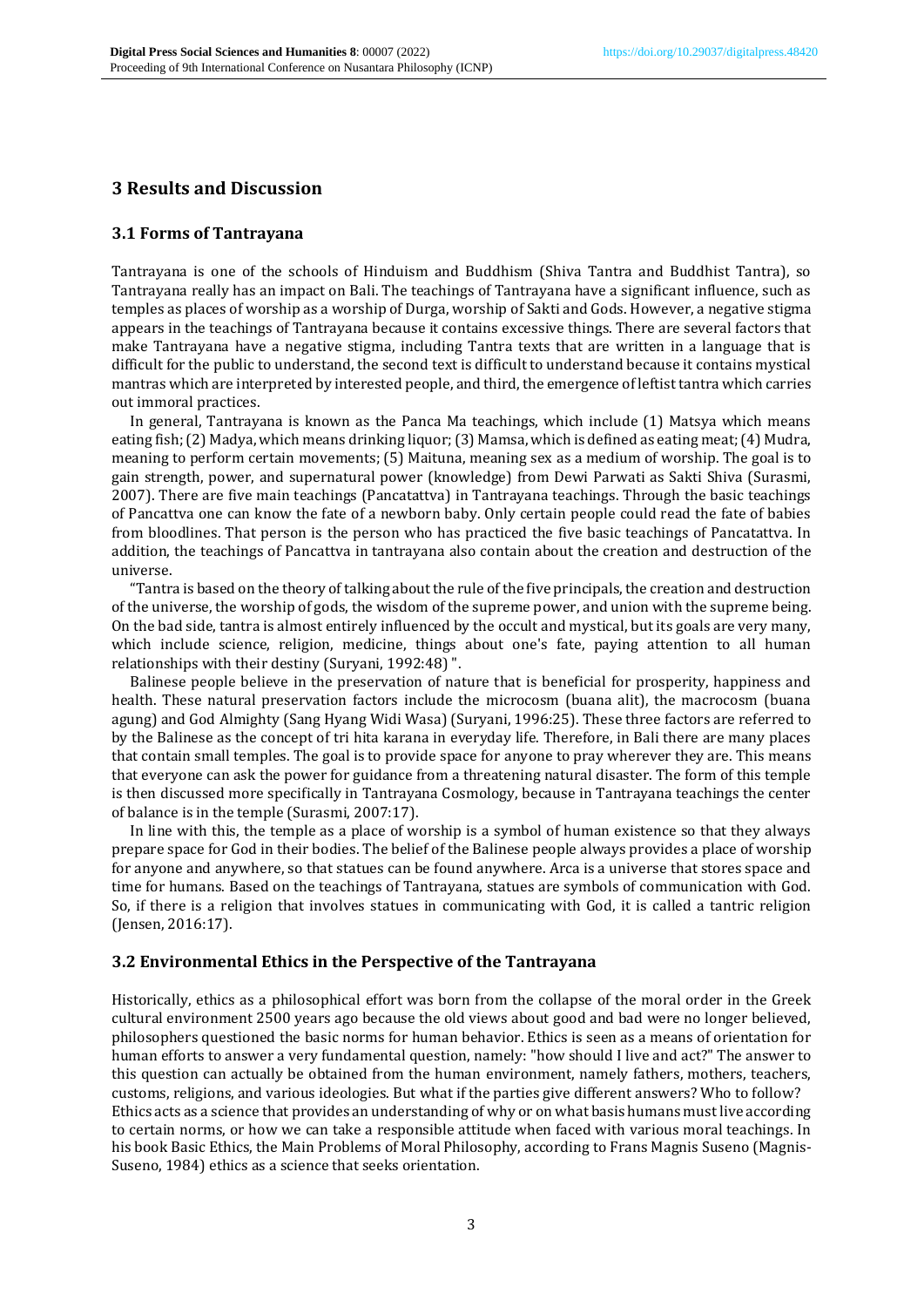In line with the meaning of ethics that has been described previously, environmental ethics is also a guide and guide for humans in maintaining natural harmony. Basically, the principle of environmental ethics is based on the creation of a harmonious nature, both what humans do directly to nature, and human behavior that has an impact on nature. According to Keraf (2010:10) there are nine principles of environmental ethics including:

The principle of respect for nature means that every human being has a way of respecting nature, such as protecting, preserving, caring for and preserving nature and its contents. In the first principle, humans are also prohibited from destroying nature, for whatever reason, unless it is morally justified. Furthermore, the second principle shows that nature is a common property so that every human being must have a sense of responsibility, humans are also required to have a sense of belonging so that they participate in protecting nature. A sense of responsibility and belonging must be embedded in humans. The third principle means that the dynamics of nature encourage humans to save the environment. This is useful for protecting all life in the world.

In the fourth principle showing compassion and caring is a one-way moral principle. Sincere love, without expecting anything in return or feedback. Pure love without expecting to get love back, without expecting anything in return. The principle of no harm means that humans have a moral obligation and responsibility towards nature. Humans do not take actions that can harm nature such as committing violence or things that can harm nature.

The principle of living simply and in harmony with nature is a principle that focuses on values, qualities, ways of life, instead of wealth, means and material standards. Furthermore, the seventh principle requires humans to be fair to anything that has a connection with the universe. Being fair is also included in the application of a social or political system, the aim of which is to preserve the environment. Then, the principle of democracy is intended to provide a wide place for difference, diversity and plurality. Meanwhile, the principle of integration is aimed at officials who have a role in making decisions primarily for nature. People who have positions and occupy the highest positions, of course, are those who are experts. Therefore, these skills can be applied to things that are good for nature.

In line with the 9 principles of environmental ethics above, the following can be found in the teachings of tantrayana:

#### *3.2.1The principle of respect for nature*

The basis of the teachings of Tantrayana is to position the worship of the *sakti*. One of the findings from the Tantrayana heritage is a terracotta statue depicting a woman's body with a slim waist and full breasts as a symbol of prosperity and well-being. The meaning of this statue is that Tantrayana shows the distinctive symbol of tantric teachings is a woman or mother. Therefore, respecting nature is like loving a mother who has given birth, takes care of and raises her child. Nature, which is symbolized by the mother figure, makes humans (as their children) act like they do not act impudently such as destroying or desecrating nature.

#### *3.2.2The principle of moral responsibility towards nature*

The next relic of Tantric teachings is the statue of a three-faced man in a cross-legged sitting position (meditation attitude) with an erect penis (Majumdar, 1998: 2006). This shows that in Tantrayana teachings it is an attitude of contemplation (meditation) while the state of erection indicates that the process of achieving power or supernatural powers in the human body is by controlling lust. Therefore, humans are required to be responsible for their bodies and their desires. For example, the desire to dominate nature by clearing the forest, etc.

### *3.2.3The principle of cosmic solidarity*

According to Fic (2003) in Tantra there are two important aspects including the first concerning the theory of creation which states that the universe is without a beginning and without end because it is a manifestation of the Creator's sacred energy and secondly relates to ritual movements that are able to direct humans towards the sacred energy of the Creator. Creator under the guidance of a Master. Based on the first aspect is the concept of the cosmos contained in the Tantrayana, that space in the world has no beginning and no ending. Therefore, a dynamic balance of life is needed for life safety because in general, local wisdom is a middle way owned by the community in solving natural and world problems (Retnosari 2021)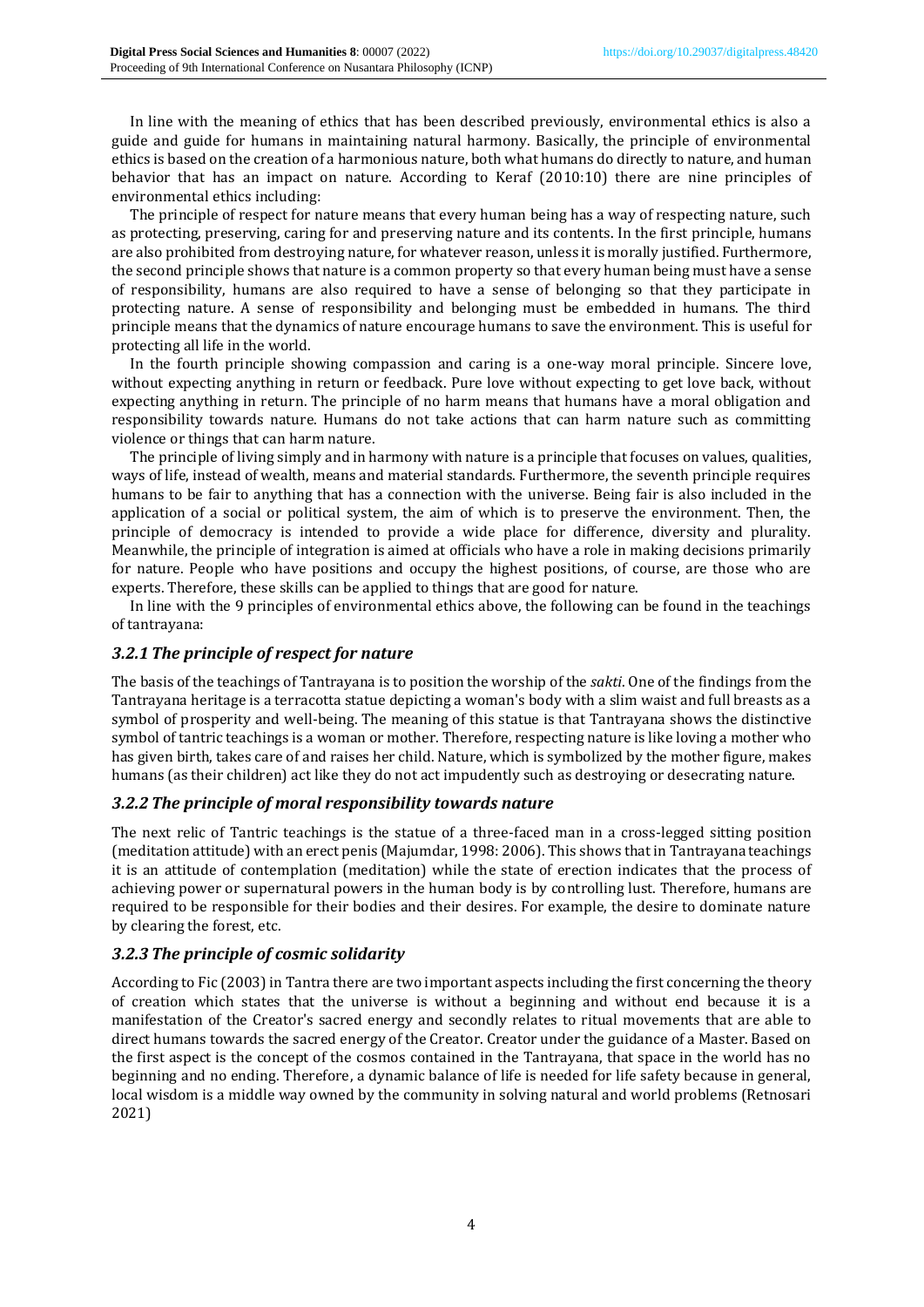## *3.2.4The principle of compassion and concern for nature.*

Tantrayana teaches a very high sense of love for nature and humans. This is evident from the principles of localization of the people who practice Tantrayana, including: 1) the belief that mountains and seas act as spiritual realms, therefore fear arises if they intend to destroy. 2) the belief that vital organs have magical powers, this makes people not dare to play with vital things, 3) the belief that after death there will be another life that will reincarnate. This is related to good and bad karma, so people are afraid that if they don't plant goodness, bad things will come back to them. 4) there is a belief that certain body organs such as the penis and vagina as a force to resist calamities/disasters. This principle then teaches humans not to act immorally, such as urinating in nature, or having sex in vulnerable places. 5) there is a belief in the spirits of ancestors who can be asked for help, that means if you love and love your ancestors by making offerings and rituals for your ancestors, in the human world you will get a lot of help.

## *3.2.5The principle of not harming the principle of no harm*

Tantrayana teaches humans to strengthen values, qualities, and organize a way of life. Because they believe that every human body holds enormous power. Such as eyes, tongue and genitals that can resist danger (Budi Utama, 2016). Therefore, the quality in the human body is more important and foremost, the value produced by humans is also worth considering, as is an orderly life. Because every part in the human body has power and meaning. On the other hand, not wealth, means and material standards, because they are impermanent. Thus, preservation, beauty, orderliness of the environment and nature are the main things, rather than materials produced by nature.

### *3.2.6The principle of simple and harmonious living*

Tantrayana also has a role in Yoga. According to Avalon (Avalon, 1960) The Tantra has made the Yoga system of Patanjali easily practicable, and has combined with it the Tantra rituals. The teachings in tantra are mostly doing yoga and meditation so that humans live a much simpler life. Thus, efforts to exploit nature can increasingly be suppressed, detained and postponed. The principle is simple life.

## *3.2.7The principle of human justice*

Tantrayana is more careful in regulating the relationship between men and humans. This is evidenced that women are highly valued in this teaching. If the relationship between men and women has shown justice, then all humans must also be able to treat nature fairly. Justice towards others and nature in the Tantrayana teachings can be found in the Mahanirvana tantra which reads "Maithuna other than with the householder's own wife is condemned …. (Avalon, 1960)".

### *3.2.8Principles of democracy*

The principle of democracy provides a wide space for differences, as well as the attitude that must be taken by humans in enforcing different natures. This can be found in the concept of mokhsa. Freedom (mokhsa) will not be attained by man through mantras if one is not based on the deep knowledge of Brahmins that resides within him. To be able to achieve mokhsa, then give a wide space for views on nature and the universe

### *3.2.7The principle of moral integration*

Moral integration related to the policy of a leader in being wise in nature is closely related to mastery of science. In tantrayana teachings, the importance of knowledge in general is in line with knowledge of divinity so that if a leader or policy maker does things that can harm nature and humans, then it will harm himself.

### **3.3 Application of the Tantrayana Ceremony in Maintaining the Balance of Nature**

The data obtained when entering the research location include:

- 1. Adherents of Tantrayana are carried out in the form of sublimation in traditional events such as weddings, ceremonies for the dead, and rituals of the Bhuta Yadnya ceremony.
- 2. Mental preparation of Balinese people, in this case, those who still use the Tantrayana sect/school, are more prepared because they have knowledge related to the composition of the human body. 3. Tantric meditation is used by local people to enter the self space through natural breath. The more constrained your breath eats the emotions and anger in yourself will be released. This is what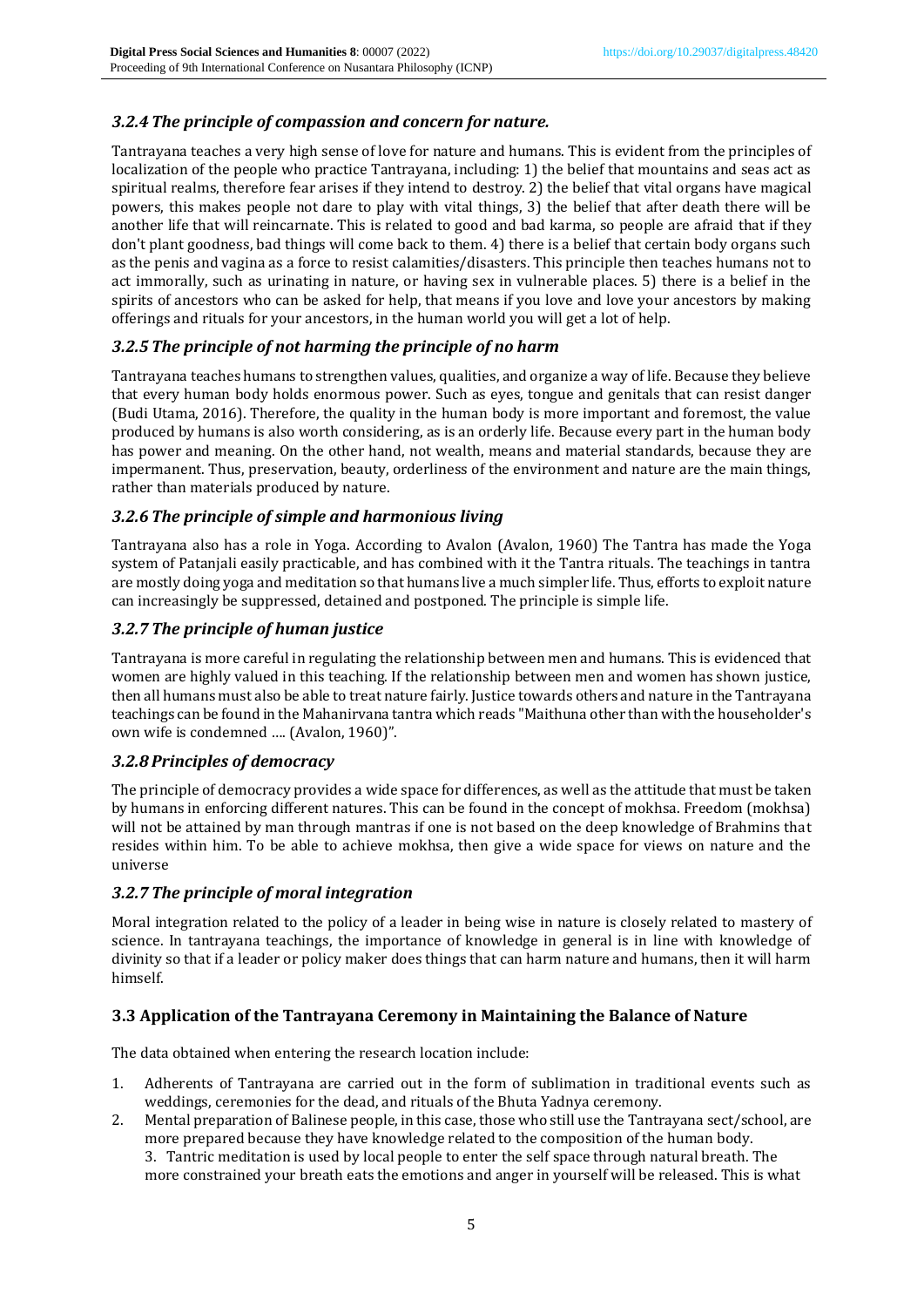is done when facing a disease outbreak, you must be calmer and enjoy every journey of life without being in a hurry to take a stand.

4. The results of the analysis obtained after collecting data include:

| Data                   | <b>Correspondence with</b>                                                                                                                                                                                                 | <b>The Relevance</b>                                                                                                                                                                | <b>Results</b>                                                                                                                                                                                                                                                              |
|------------------------|----------------------------------------------------------------------------------------------------------------------------------------------------------------------------------------------------------------------------|-------------------------------------------------------------------------------------------------------------------------------------------------------------------------------------|-----------------------------------------------------------------------------------------------------------------------------------------------------------------------------------------------------------------------------------------------------------------------------|
| (Tantric<br>activity)  | People's Attitudes in<br><b>Facing the Pandemic</b>                                                                                                                                                                        | of Mental<br><b>Preparation of</b><br>Indonesian<br><b>Society</b>                                                                                                                  |                                                                                                                                                                                                                                                                             |
| Linggayoni<br>Tattwa   | Has a historical record<br>stored in the temple in the<br>form of natural disasters,<br>earthquakes, volcanic<br>eruptions, tsunamis and<br>disease outbreaks -<br>Therefore it must maintain<br>the balance of the cosmos | People are more<br>aware of nature.                                                                                                                                                 | Nature certainly brings<br>potential that is<br>harmful to humans, but<br>the damage to Nature<br>will not happen<br>suddenly, signs of<br>nature being not okay<br>will be read easily if<br>humans are close to<br>nature                                                 |
|                        | Nature is like a ring of fire                                                                                                                                                                                              | People can be<br>more careful in<br>living in the world,<br>taking care of<br>nature and<br>themselves.                                                                             | Always remembering<br>God is a form of human<br>gratitude in living in<br>the world                                                                                                                                                                                         |
|                        | Disaster as a blessing of<br>fertility                                                                                                                                                                                     | The concept of<br>gratitude is more<br>universal.                                                                                                                                   | Harmony is the single<br>principle in<br>maintaining the duality<br>of the archipelago.                                                                                                                                                                                     |
|                        | Nature is mother.                                                                                                                                                                                                          | Caring for and<br>taking care of<br>nature is like<br>loving a mother,<br>therefore<br>maintaining the<br>balance of nature<br>is not because of<br>coercion but a<br>form of love. | Disasters that have<br>recently occurred<br>(including covid 19) are<br>used as markers for<br>humans to return to<br>themselves and build<br>harmony with nature.                                                                                                          |
| Ritual Bhuta<br>Yadnya | An offering to Bhuta Kala<br>(symbol of disaster) so as<br>not to interfere with<br>human life.                                                                                                                            | Alms as a form of<br>offering to the<br>universe is a form<br>of sharing. Besides<br>that, it is also a<br>form of letting go<br>of what you have                                   | Disaster and Blessing<br>are two things that are<br>bound to happen.<br>Therefore, both must<br>be faced and accepted.                                                                                                                                                      |
|                        | Refrain from 5 Ma (mada,<br>matsya, mamsa, madhu,<br>maithuna) intoxicating<br>wine, eating fish, eating<br>meat, eating honey, and<br>love or sexual intercourse<br>(Ketut, 2019:20)                                      | Controlling<br>emotions in<br>humans when<br>disease outbreaks<br>come, to avoid all<br>forms of<br>transmission.                                                                   | Any form of epidemic<br>that should be avoided.<br>It should be, if there is<br>an epidemic of disease<br>that comes, humans are<br>more restrained, not<br>even rebellious to<br>challenge the plague.<br>Thus, the health<br>protocol submitted by<br>the Government is a |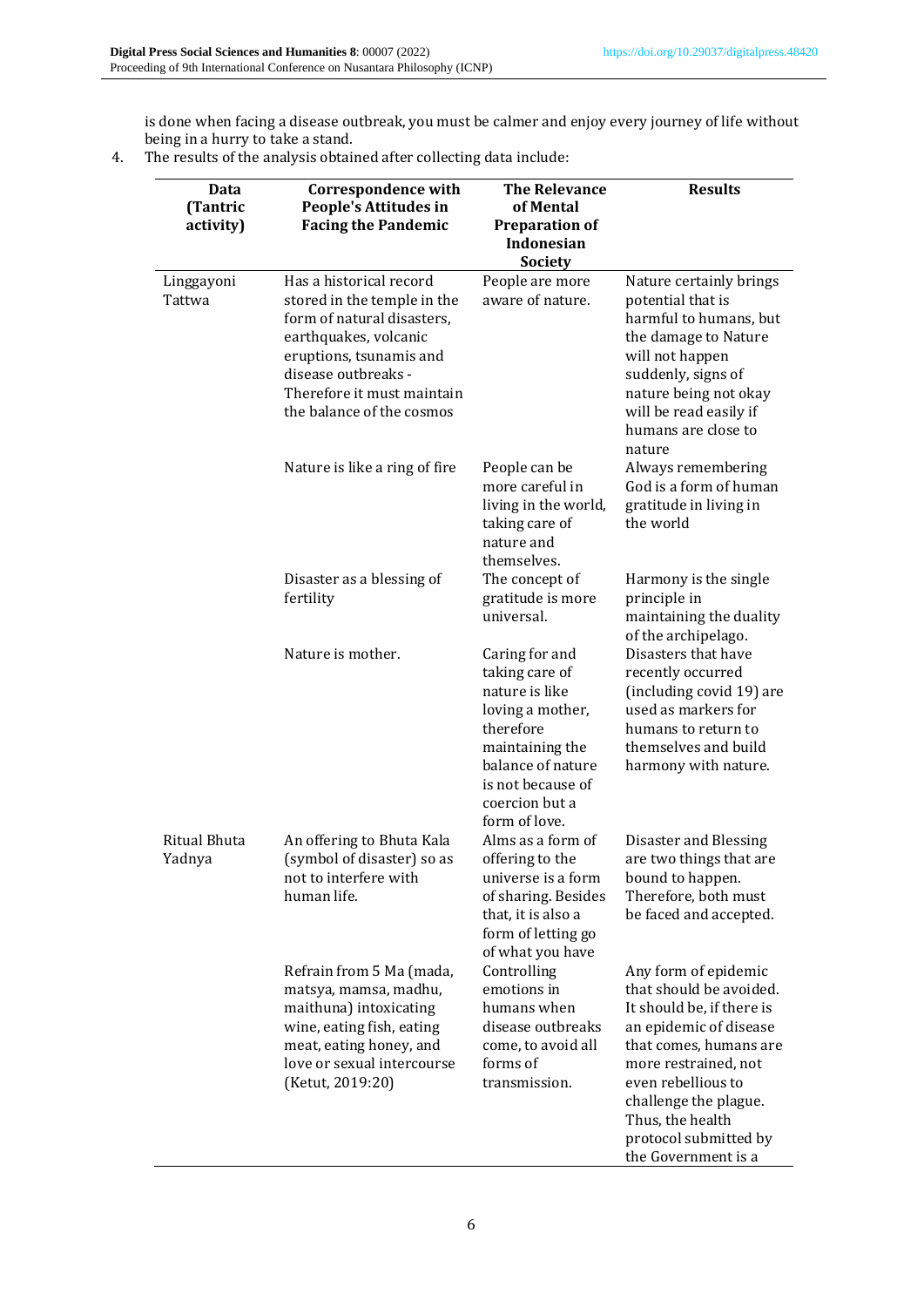| Hari Raya<br>Saraswati | Prayers and prayers by the<br>community to get hearts to<br>peace in any situation<br>(including the spring<br>season and disease<br>outbreaks) | Rely on God in any<br>situation, remain<br>wise to<br>government<br>decisions for the<br>common good. | form of self-restraint to<br>avoid the outbreak.<br>The presence of covid-<br>19 requires a lot of<br>knowledge and wisdom<br>because the outbreak<br>can be solved if you<br>have insight about<br>covid-19. |
|------------------------|-------------------------------------------------------------------------------------------------------------------------------------------------|-------------------------------------------------------------------------------------------------------|---------------------------------------------------------------------------------------------------------------------------------------------------------------------------------------------------------------|
|------------------------|-------------------------------------------------------------------------------------------------------------------------------------------------|-------------------------------------------------------------------------------------------------------|---------------------------------------------------------------------------------------------------------------------------------------------------------------------------------------------------------------|

## **4 Conclusions**

Tantrayana is one of the schools of Hinduism and Buddhism (Shiva Tantra and Buddhist Tantra), so Tantrayana really has an impact on Bali. Tantrayana teachings have a significant influence, such as temples as places of worship as a worship of Durga, worship of Sakti and Gods.

Environmental ethics is also a guide and guide for humans in maintaining the harmony of nature. Basically, the principle of environmental ethics is based on the creation of a harmonious nature, both what humans do directly to nature, and human behavior that has an impact on nature. There are nine principles of environmental ethics including the principle of respect for nature, the principle of moral responsibility towards nature, the principle of cosmic solidarity, the principle of compassion and concern for nature, the principle of not harming the principle of no harm, the principle of simple and harmonious living, the principle of human justice, the principle of democracy. The principle of moral integration

Adherents of Tantrayana are carried out in the form of sublimation in traditional events such as weddings, ceremonies for the dead, and rituals of the Bhuta Yadnya ceremony. The mental preparation of Balinese people, in this case, those who still use the Tantrayana sect/school, are more prepared because they have knowledge related to the composition of the human body. Tantric meditation is used by local people to enter the self space through natural breath. The more constrained your breath eats the emotions and anger in yourself will be released. This is what is done when facing a disease outbreak, you must be calmer and enjoy every journey of life without being in a hurry to take a stand.

**Acknowledgements** A huge thank you to I Ketut Sandika as practitioners and academics. In addition, they are also willing to become key informants. Next, I would like to extend my deepest gratitude to I Ketut Sandika, Pakcak Bendesa Pejeng Village, Wayan, Bli Agung, Krisna Sukma Yogiswari, and I Gede Febri Abdi Saputra who have been willing to be informants who made this research possible.

### **References**

- Adi, A. (2020). ETIKA LINGKUNGAN DALAM GAGURITAN KABRESIHAN. *Dharma Duta*, *17*(2). https://doi.org/10.33363/dd.v17i2.349
- Azhar, A., Basyir, M. D., & Alfitri, A. (2016). HUBUNGAN PENGETAHUAN DAN ETIKA LINGKUNGAN DENGAN SIKAP DAN PERILAKU MENJAGA KELESTARIAN LINGKUNGAN. *Jurnal Ilmu Lingkungan*, *13*(1). https://doi.org/10.14710/jil.13.1.36-41
- Avalon, Arthur (Sir John Woodroffe). (1960). Principles of Tantra (Tantra Tatva). Ganesh & Co. private LTD Madras.
- Budi Utama, I. W. (2016). Brayut dan Tantrayana di Bali. *Mudra Jurnal Seni Budaya*, *31*(1). https://doi.org/10.31091/mudra.v31i1.252
- Budi Utama, I. W., Paramita, I. G. A., & Winarti, N. N. S. (2019). PEREMPUAN DAN TANTRAYANA. *VIDYA WERTTA : Media Komunikasi Universitas Hindu Indonesia*, *2*(1). https://doi.org/10.32795/vw.v2i1.319

Fic, Victor M. 2003. The Tantra. Delhi: Abhinav Publication.